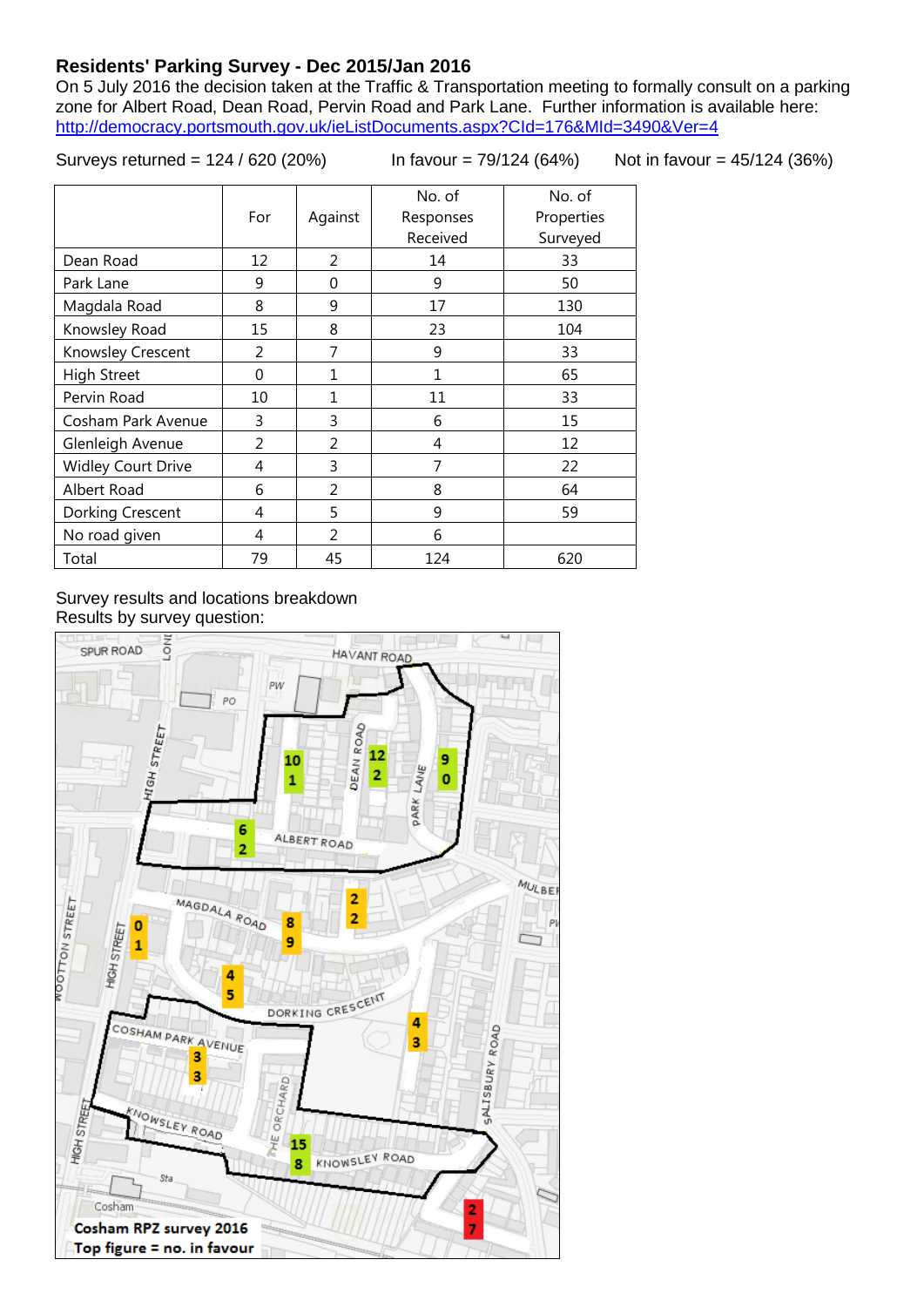



## **What do you think is the reason for the parking problems? (Please tick all that apply)**